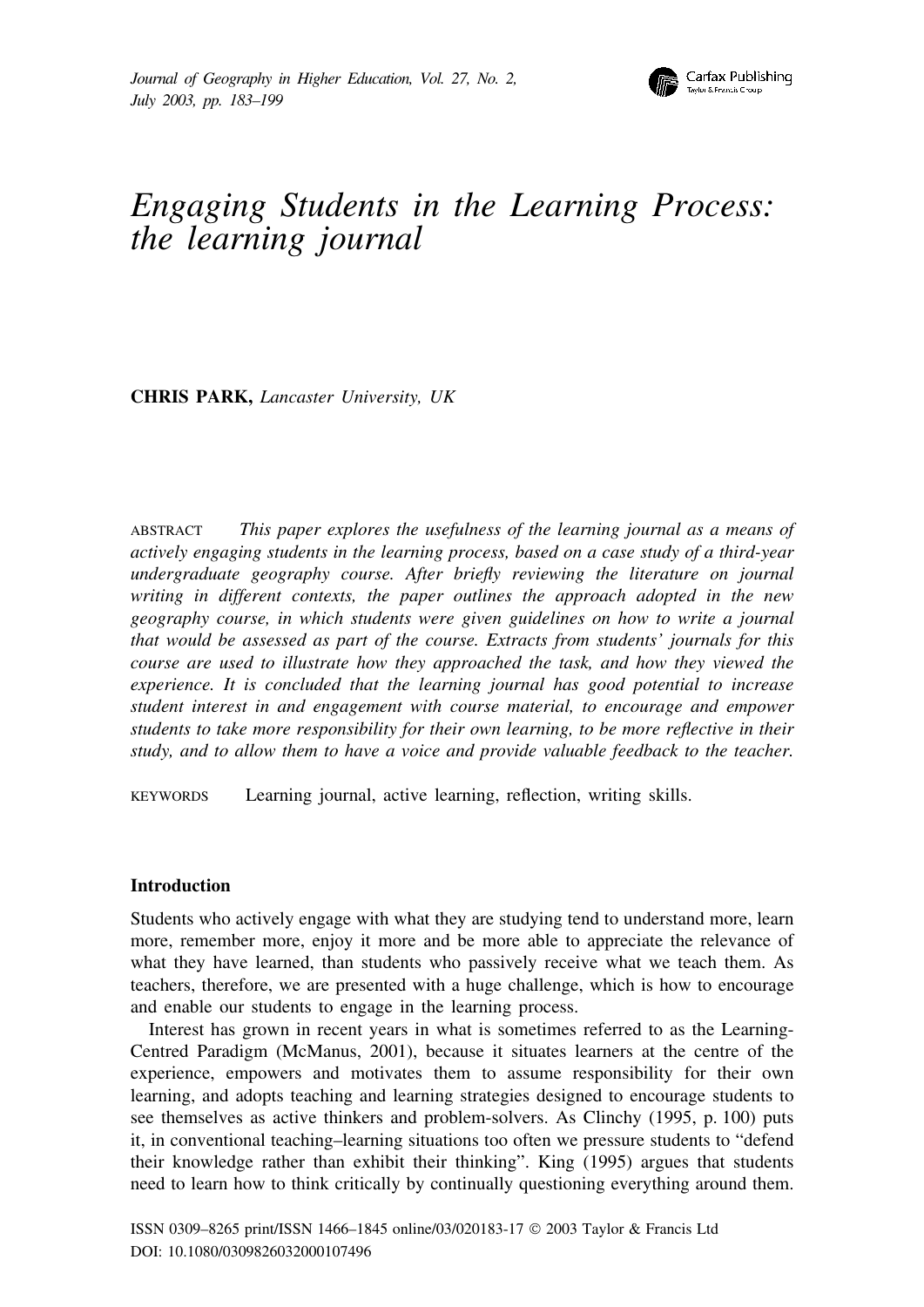To him, "good thinkers are good questioners. Whatever they see, hear, read, or experience, they are constantly analysing it, puzzling over its significance, searching for explanations, and speculating about relations between that experience and what they already know" (King, 1995, p. 13). Most teachers would agree with Seeler *et al*. (1994, p. 8) that "educational strategies which take students out of the passive role and place them in an active, thinking mode should be used".

If the challenge is to encourage our students to actively engage in the learning process—and through that to develop their ideas, think more critically and become better equipped to solve problems—a key question is 'How do we do it?'. How do we invite our students into the process of learning, so that they assume responsibility for their own learning, and adopt a much more self-conscious approach to *how* they learn as well as *what* they learn?

## **Journal Writing**

A journal is one type of writing assignment that requires the writer to think about something, and to record his/her thoughts about it. As Hedlund *et al.* (1989, p. 108) point out, "As a literary form, the *journal* falls roughly between the diary and the log: it consists of regular, though not necessarily daily, entries by which the writer focuses and reflects upon a given theme, or a series of events and experiences".

Different authors use different terms to describe what we are calling here a *learning journal* (Walden, 1988; Morrison, 1996). It is variously referred to as a personal journal (Stanesco, 1991; Dart *et al.*, 1998), a student journal (Hyers, 2001), a learning log (Stanesco, 1991), a topical autobiography (Hedlund et al., 1989), or just simply a journal (Hettich, 1976; Khan & Gee, 1999; Cantrell *et al.*, 2000; Connor-Greene, 2000).

Learning journals have been used with students of all ages and many types—including schoolchildren (Yinger, 1985; Cantrell *et al.*, 2000), undergraduates (Connor-Greene, 2000), trainee teachers (Strausbaugh, 1995; Dart *et al.*, 1998), higher degree students (Morrison, 1996), and amongst adults (Carroll, 1994) and teachers (Voss, 1988). They have been used in a number of subjects, including psychology (Hettich, 1976; Connor-Greene, 2000; Cantrell *et al*., 2000), medicine (Khan & Gee, 1999), language (Carroll, 1994), and geology (Stanesco, 1991).

It is claimed that the learning journal offers many useful benefits to both the teacher and the learner. It has been welcomed as a learning tool (Yinger, 1985) and a tool to promote lifelong learning skills (Walden, 1988), and it is widely recognised as one way of communicating the importance of writing (Yinger, 1985) and of actively engaging students in learning (Connor-Greene, 2000). Amongst the claims, it is argued that a learning journal offers an autobiographical approach to learning (Hettich, 1976), a way of improving learning (Cantrell *et al*., 2000), a way of improving knowledge and learning (Dart *et al*., 1998), a way of developing reflective practice (Morrison, 1996), and a help to developing the course of one's own learning (Carroll, 1994).

Previous writers have emphasised the ways in which journals, by focusing on the process of learning rather than the product of learning, provide valuable educational benefits (Table I). Writing a learning journal makes students more aware not only of *what* they learn, but also *how* they learn (Voss, 1988). Dart *et al.* (1998) found that students' insights became more profound as their journals progressed, and the nature and quality of thinking and reflection, as well as their influence on practice, also developed.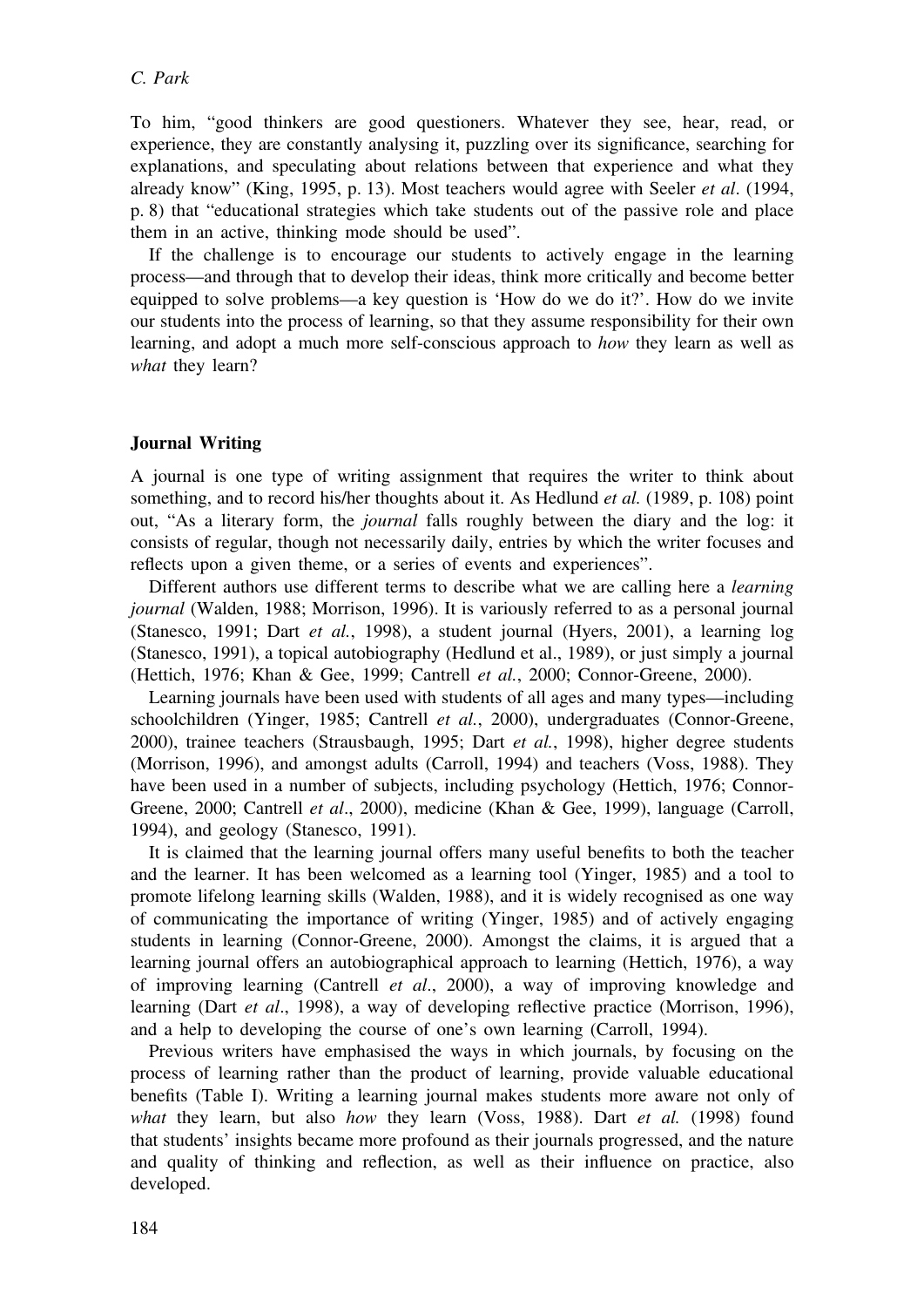TABLE I. Summary of the main benefits of using a learning journal.

Allowing students to make sense of their own personal histories (Hedlund *et al.*, 1989)

Allowing students to assimilate and integrate new information (Hedlund *et al.*, 1989)

Encouraging students to learn to think more about the knowledge they have or are acquiring (Hedlund *et al.*, 1989)

Encouraging students to learn to use new knowledge (Hedlund *et al.*, 1989)

Promoting long-term retention of course concepts (Croxton & Berger, 2001)

Increasing student test and exam grades (Connor-Greene, 2000; Hyers, 2001)

Stimulating critical thinking amongst students (Hettich, 1990)

Giving students opportunities to express themselves and develop effective means of self-expression (Hettich, 1990)

Helping to build trust between teacher and learner (Lohman & Schwalbe, 1996)

Providing formative evaluation for the teacher and thus help to identify the need to adjust teaching strategies (Lohman & Schwalbe, 1996); as Carroll (1994) puts it, "the data in the journals inform teachers about what is occurring in learners' heads"

Helping students to understand their own learning process and 'learn how to learn' (Lohman & Schwalbe, 1996)

Providing students with developmental feedback on their learning (Hettich, 1990)

Helping students' cognitive and affective development (Lohman & Schwalbe, 1996)

Helping students to improve their writing by focusing on processes rather than on products, emphasising expressive and personal aspects, and serving as a record of thought and expression that is available for rereading (Yinger, 1985)

#### **Case Study**

Intrigued by the claims made about the benefits of learning journals in enhancing student engagement and learning, I decided to adopt the learning journal in a new final-year undergraduate option course I was developing. None of the students taking my course had any previous experience of writing a learning journal, and I was interested in finding out how they found the experience, and in exploring whether or not they felt it helped their learning on this course.

A number of previous studies have explored the use of learning journals in geography degree schemes, including Sublett (1991), Cook (2000), Fouberg (2000), Haigh (2001) and Hyers (2001). This approach to learning builds upon and extends traditional uses of field notebooks in geography, which require students to reflect, synthesise and evaluate (Kent *et al*., 1997). A recent example, in which UK students were required to keep a reflective field class diary every day during a trip to Los Angeles and Las Vegas, is described by May (1999). There is also untapped potential for using learning journals in the context of work-based learning (Clark & Whitelegg, 1998). With careful thought and provision of an appropriate framework and guidelines, learning journals could probably be used to great effect in most geography courses.

#### *The course*

My new option course—*Approaches to Environmental Management*—first ran in the autumn term of 2001–2002, with 88 students electing to take it. The course evaluates some current and emerging approaches within environmental management [1], in order to explore how different approaches ask different questions, focus on different themes, adopt different methodologies and seek different solutions to environmental problems. My two key objectives in this course—spelled out in the Learning Outcomes (Table II)—were to encourage students to actively engage with the information and concepts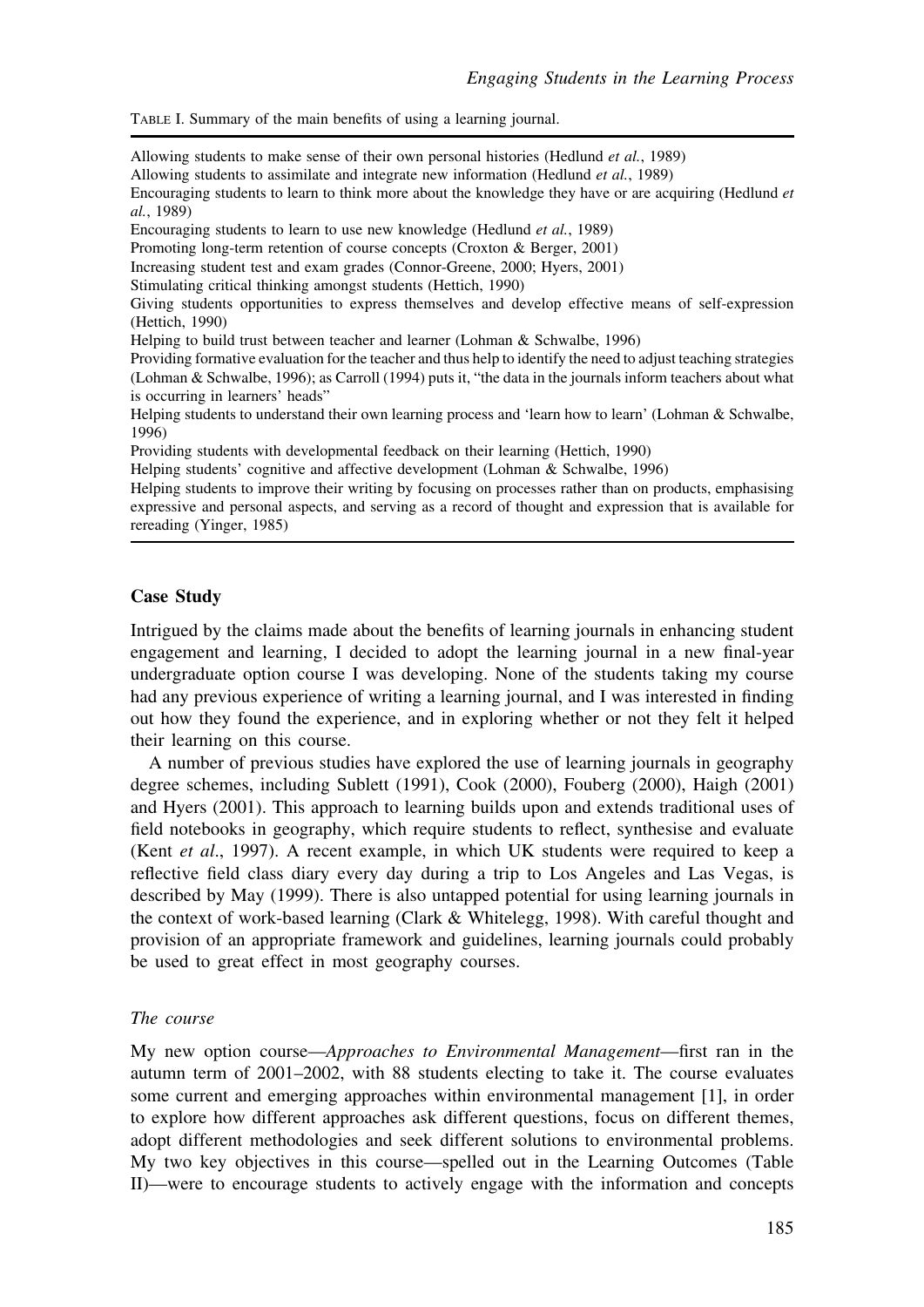#### *C. Park*

TABLE II. Learning outcomes of the course. On successful completion of this course students should have:

Knowledge and understanding of the main ingredients of contemporary approaches to environmental management

An appreciation of some important ways in which environmental issues are framed and discussed, based on different presuppositions, perspectives and values

An ability to think critically about different ways of framing environmental issues, and to relate this to contemporary events and to media coverage of environmental issues

An ability to compare and contrast different approaches to environmental management in an informed and reflective way

Experience of reflecting on their own learning experiences through the course.

rather than being passive recipients of it, and to reflect on their own learning experiences (in effect, to learn more about how they learn). This made a journal approach particularly suitable. The content of the course—examination of different approaches, perspectives and ideologies—also made a reflective approach appropriate.

The teaching/learning strategy adopted for the course is based on lectures as the key mode of delivery, and a structured reading list. Lectures were prepared and delivered using PowerPoint presentations, and a dedicated website was constructed to support the course [2].

#### *Assessment*

The assessment strategy for the course was tailored to the learning outcomes, and driven by the two key objectives. I particularly wanted students to study material from throughout the course, rather than concentrate on reading material only for assessment. I also wanted them to keep a record of their reactions to, reflections on and understanding of the material they were being exposed to in lectures and through reading (print and online sources). This meant that a traditional end-of-course unseen exam would not be appropriate, and assessment was based on an extended essay (worth 50%) and the learning journal (50%). Both assignments were to be submitted 4 weeks after the end of the course (after the Christmas vacation) to give students time to complete the reading and writing tasks; they had been working on dissertations until just before Christmas.

The learning journal was assessed mainly because it is highly likely that students would simply not have committed that amount of time and energy to the project without such an incentive. Students were given guidelines about the standard departmental grade point descriptors (Table III) that would be used to inform marks given. They were also notified in advance what criteria would be used in evaluating the journals (presentation, format and language, content, reflections, reading and use of literature, bibliography and overall quality). Table IV shows an example of the written feedback given to students using these criteria.

#### *Guidelines for the Learning Journal*

At the start of the course, students were told (verbally in the first lecture, in the course handbook, and on the course website) that they were expected to keep a journal of their learning experiences through this course (up to 10 000 words). The journal was to have entries written weekly, and to include reflections on each of the lectures, some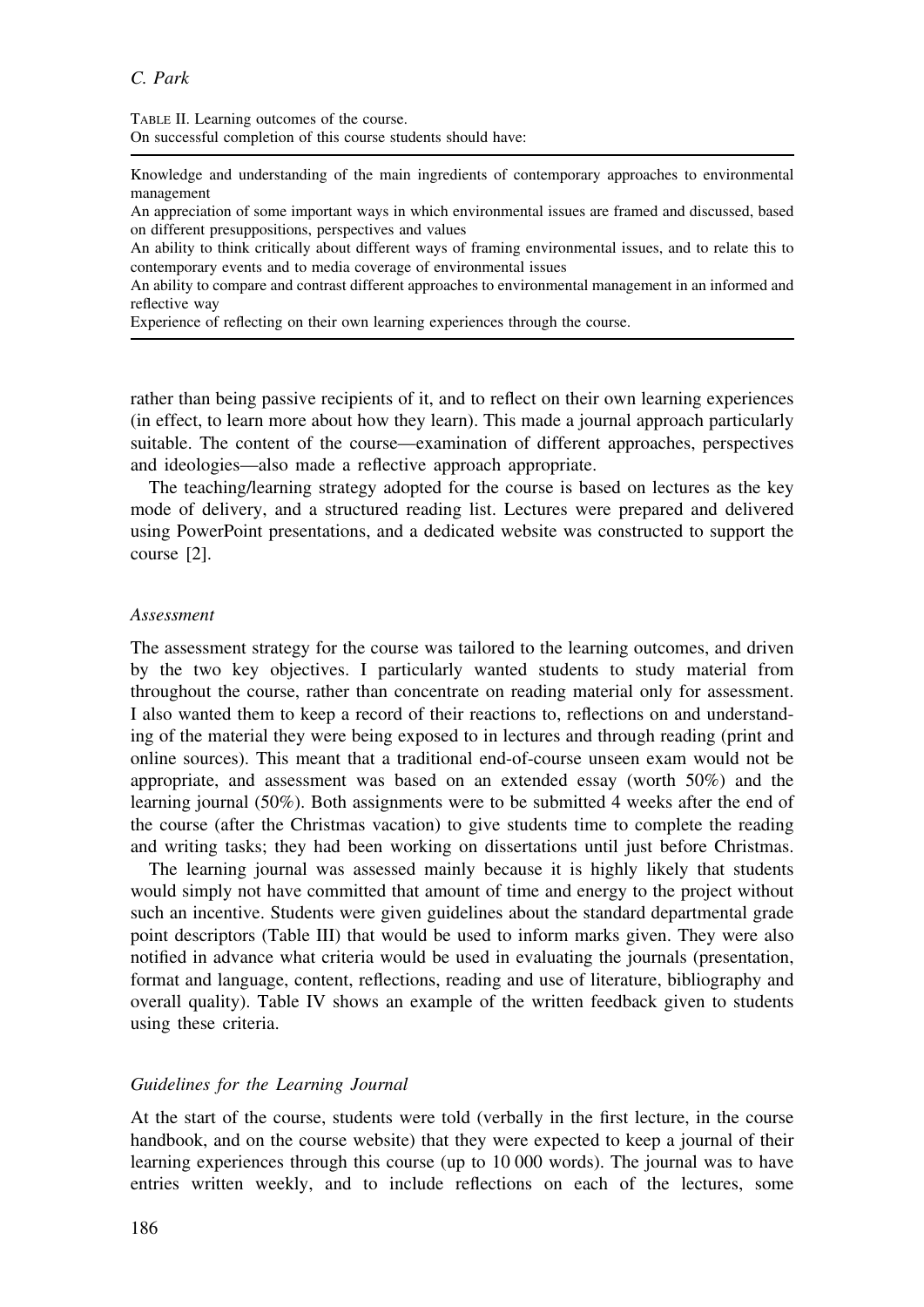TABLE III. Grade point descriptors—essay and jearning journal.

|           | Mark $(\%)$ Comment                                                                                                                                                                          |
|-----------|----------------------------------------------------------------------------------------------------------------------------------------------------------------------------------------------|
| 80-100    | An <i>outstanding</i> essay/learning journal, excellent in every respect:<br>showing extensive knowledge and understanding and an outstanding ability to analyse,<br>synthesise and evaluate |
|           | evidence of very extensive reading and study beyond the course content<br>well presented in a very well-organised manner                                                                     |
|           | exhibits a high level of insight, marked originality                                                                                                                                         |
| $70 - 79$ | as good an answer, or even better, than the course tutor could produce                                                                                                                       |
|           | An excellent essay/learning journal in most respects:<br>evidence of extensive knowledge and understanding and very good high-level cognitive skills                                         |
|           | evidence of substantial reading and study beyond the course content                                                                                                                          |
|           | well organised, sharply focused and well balanced                                                                                                                                            |
|           | contains good insights and possibly originality                                                                                                                                              |
|           | comprehensive grasp of course material, breadth and depth of outside reading                                                                                                                 |
|           | consideration of almost all the salient points                                                                                                                                               |
| $60 - 69$ | very good ability to analyse, synthesise and evaluate the relevant material                                                                                                                  |
|           | A <i>good</i> essay/learning journal:<br>well argued                                                                                                                                         |
|           | evidence of wide reading, good knowledge and understanding of relevant course material                                                                                                       |
|           | covers most of the relevant points in satisfactory depth                                                                                                                                     |
|           | well focused on the question                                                                                                                                                                 |
|           | well-structured arguments                                                                                                                                                                    |
|           | lacks the originality and insights of a first-class answer                                                                                                                                   |
| 50-59     | An adequate essay/learning journal:<br>shows reasonable knowledge and understanding of course content                                                                                        |
|           | little or no evidence of outside reading beyond basic recommended sources                                                                                                                    |
|           | may contain some errors or omissions                                                                                                                                                         |
|           | only about half the relevant points are covered                                                                                                                                              |
|           | may not focus directly on the question                                                                                                                                                       |
|           | weak use of examples                                                                                                                                                                         |
| 40–49     | possibly weak organization too<br>A deficient or weak essay/learning journal:                                                                                                                |
|           | shows limited knowledge and understanding of the topic                                                                                                                                       |
|           | may contain errors and omissions                                                                                                                                                             |
|           | attempts to answer the question but misses important points                                                                                                                                  |
|           | poor use of examples and poor organization                                                                                                                                                   |
|           | may lack focus, be poorly written, short or incomplete                                                                                                                                       |
| $35 - 39$ | shows very little evidence of background reading                                                                                                                                             |
|           | A pass degree standard answer:<br>lacks substance and understanding                                                                                                                          |
|           | extensive omissions and errors                                                                                                                                                               |
|           | may seriously misinterpret or avoid the topic set                                                                                                                                            |
|           | possibly also poorly organised and presented                                                                                                                                                 |
| $25 - 34$ | A very poor, inadequate, possibly very short essay/learning journal with little material of                                                                                                  |
|           | relevance to the topic and possibly also serious errors and omissions                                                                                                                        |
| $1 - 24$  | An exceptionally poor and totally inadequate answer with very little or almost no relevant<br>material                                                                                       |
| 0         | A mark of zero would normally be reserved for non-submission                                                                                                                                 |
|           |                                                                                                                                                                                              |

commentary on and critique of at least two articles they read each week (one per lecture), and reflections on how their understanding of the subject of the course changed through taking the course. Students were also given guidelines about what the learning journal should include and how they might set about writing it [3]. They were expected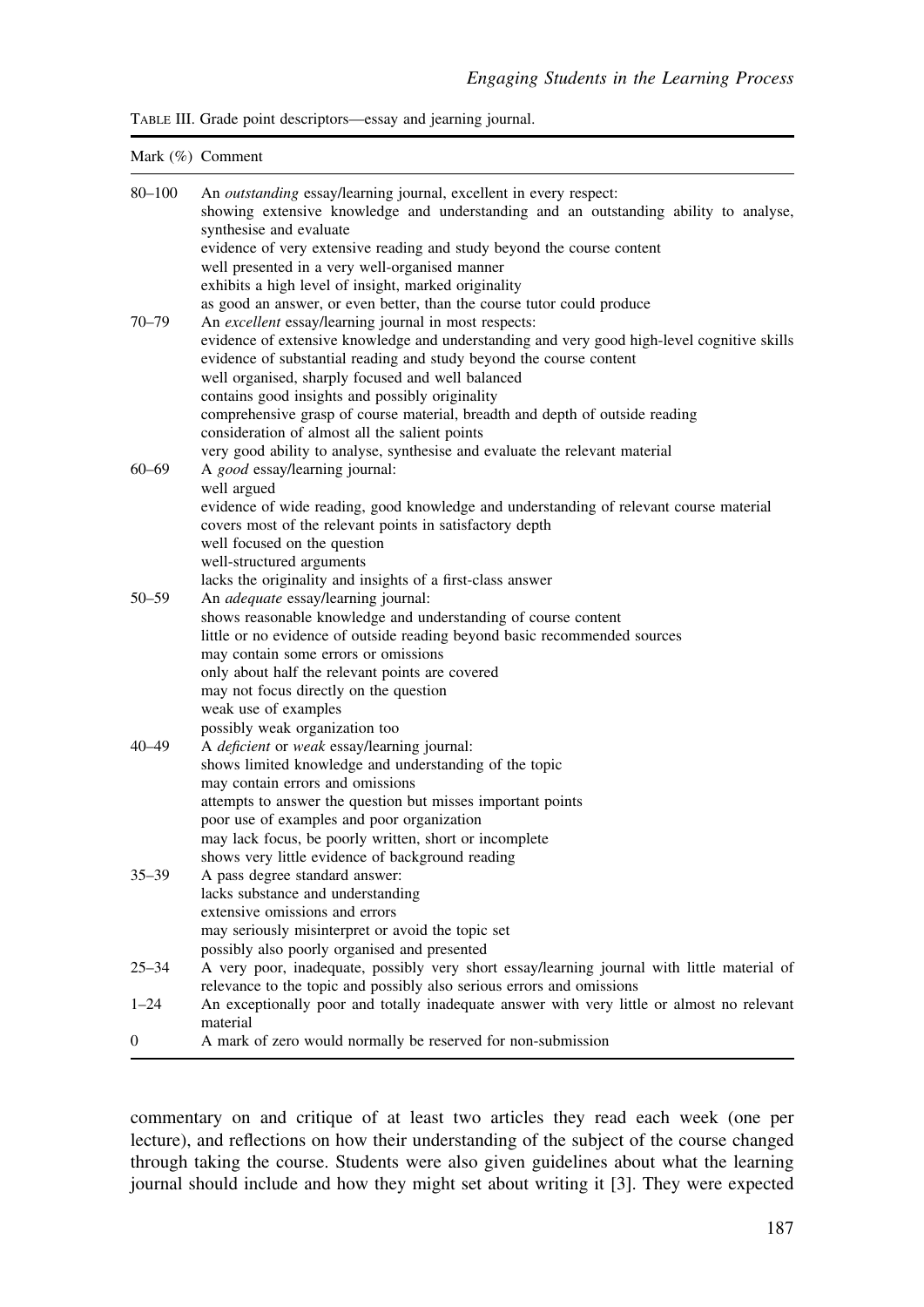| Presentation                  | Neatly word-processed, logically structured, clearly presented                                               |
|-------------------------------|--------------------------------------------------------------------------------------------------------------|
| Format & language             | Clearly written, good grammar and spelling                                                                   |
| Content                       | Appropriate blend of description and reflection; sound length and detail;                                    |
|                               | each lecture covered; balanced treatment of material; useful comments<br>on how you found the course overall |
| <b>Reflections</b>            | Interesting and appropriate reflections on how you dealt with the various                                    |
|                               | topics in the course; helpful 'confessions' where you found material                                         |
|                               | difficult to understand; useful tying together of reading and lecture                                        |
|                               | material                                                                                                     |
| Reading and use of literature | Evidence of regular reading of appropriate material, and of useful                                           |
|                               | reflections on it and its relevance                                                                          |
| <b>Bibliography</b>           | Useful details of material read—as a full bibliography or for individual                                     |
|                               | lectures; material is given in the proper format, and is complete                                            |
| Overall                       | You have succeeded in producing an informative and appropriate                                               |
|                               | learning journal, which clearly shows how you engaged with the                                               |
|                               | material from the course (including the regular sessions of reading).                                        |
|                               | Looks like you gained a great deal from the exercise.                                                        |

TABLE IV. Example of feedback on the learning journal provided to students.

to write journal entries after each lecture or at least each week, in a style and format of their choice, and the journals would not be looked at or collected in before the end of the course.

Extracts quoted below are from learning journal entries produced by the students during 2001–2002, the first year this course ran. Quotations from individual learning journals illustrate the many different ways in which completing this task helped the students to assume more responsibility for their own learning, and to engage more actively with the material covered in the course. The quotations given below are representative of the range of students' view for and against the learning journal, and students speak in their own voices.

#### **How the Students Approached the Task**

Although they were provided with guidelines, students were deliberately given considerable freedom in deciding how they would go about writing their learning journal, with discretion over issues such as precise content and format, style and approach.

Most wrote their journal entry within a day or two of the lecture, and soon after carrying out the associated reading—the difficulties of faithfully recollecting their thoughts, feelings and reflections well after the event had been stressed to them at the very beginning of the course.

A typical length of entry was about one A4 page, single-space word-processed, but length varied both from student to student, and from entry to entry within a particular journal (they were encouraged to experiment with different formats, foci and levels of detail). Most students produced journals within the 10 000-word guideline; one epic ran to 12 800 words. There was no obvious correlation between length and quality, though the more reflective entries tended to be longer than the merely descriptive ones.

#### *Structure*

No template structure was suggested for the journals, and students made their own decisions within the guidelines given. A few started their journal with some overarching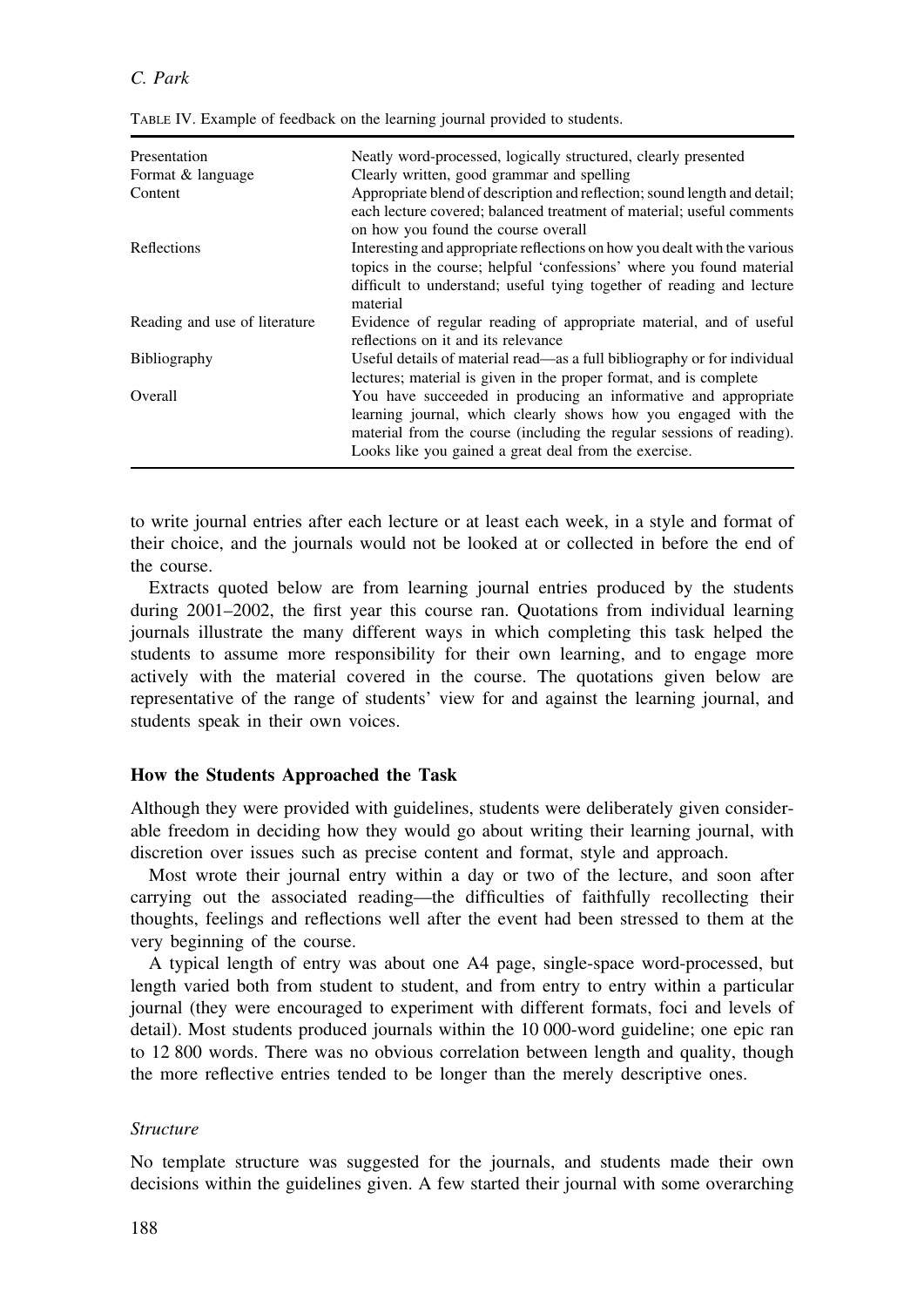introductory comments, often expressing anxiety about the difficult task ahead, and uncertainty about their ability to carry it out properly. One typical such entry from Student A announces, somewhat wistfully, "This is the first time I have ever been requested to write a learning journal. My initial reaction was one of curiosity, as although I have written many essays using a critical approach, I have seldom had the opportunity to write in such a subjective manner." Those students who wrote an introductory statement usually closed their learning journal with some reflections on the process.

Within each individual journal entry the structure adopted varied a great deal from student to student. This made it more interesting for me to read all 88 learning journals, but—more importantly—it also allowed the students to make their own decisions about what was important, how to express it and how to package the whole product. They got credit for doing that, in the marking scheme (see Table III).

Some students adopted an integrated approach, writing seamlessly about the lecture material and what they had read; others structured each entry into lecture material, comments on what they had read, and overall reflection for that theme. A framework favoured by a number of students was to summarise the main points of the lecture (sometimes as a series of bullet points), followed by some reflections on the particular reading done on that theme (most looked at  $1-2$  articles per lecture topic), closing with a brief reflection on the theme (lecture and reading together).

#### *Content*

As with structure, students were given great freedom in their choice of what content they thought most appropriate. Common ingredients in many students' entries on particular lectures/themes were what they found interesting (or not) about it, what was new within it (and where it built upon previous learning/courses/reading), what thoughts it triggered in their minds both at the time (during the lecture) and subsequently (after the lecture, after thinking about the lecture material in the light of the reading they had done that week), and things that surprised them about it (such as an unusual model, example or approach).

Many students included quotations and extracts from what they had read, to illustrate the focus of their journal entry but also as proof that they had actually read the material! It was not uncommon to read entries that explained why the student had chosen particular items to read. Some journals included an overall comprehensive bibliography at the end, and most included references in the text (sometimes as footnotes, but more often as a reference list at the end of each theme/entry).

Students were encouraged to identify where they disagree with writers of work they have read, and to defend how and why they disagree. Many found this difficult to do, and many avoided trying to do it. But for those who did, it allowed them to weave interesting narratives through their reflections on lecture and reading materials. The most interesting (to me) and useful (to them) entries tended to be those in which the student was able to step back from the immediate details of the course and adopt a broad perspective on the theme, without feeling constrained by a particular disciplinary viewpoint or agenda.

One of the most useful ingredients of many journals, to both the writer (student) and the reader (teacher), was feedback on the lectures. Students were instructed not to simply summarise the lecture, but rather to record their reactions to it: what was interesting; what was new; how it built on other courses; how well they understood the material;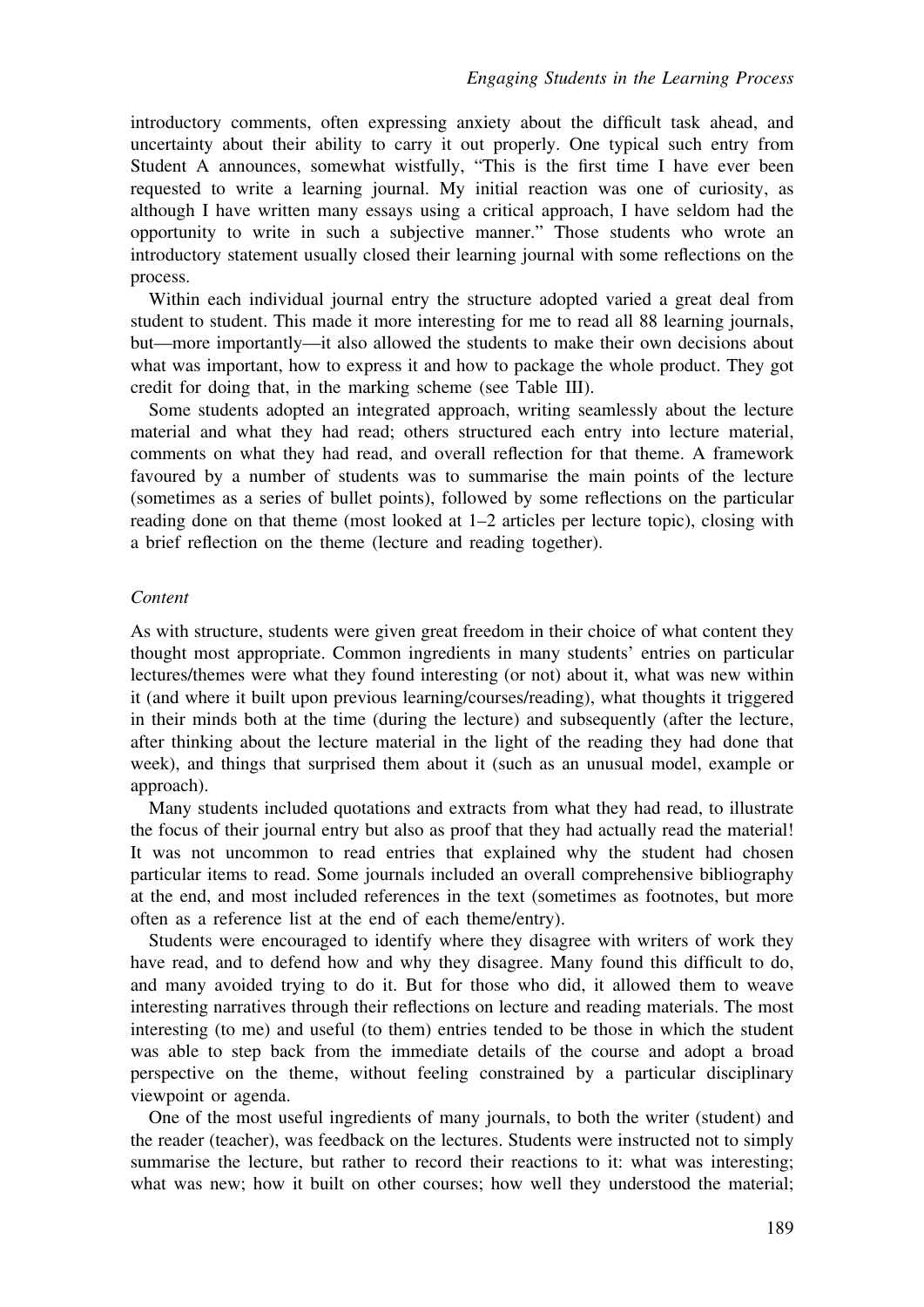what thoughts it prompted in their minds. I found this feedback extremely useful, because it illustrates the range of students' views of lectures. It also revealed, sometimes in quite uncomfortable ways, the differences between what I thought I was pointing them towards and what they thought they were seeing! Amongst other things, this gave me very useful detailed feedback on which lectures had generally been clearly understood and which ones need revising and clarifying (recall that this was an entirely new course, running for the first time).

An unexpected but often revealing ingredient of many journals was what we might call 'confessional' material: students revealing things about themselves and they ways they learn/study which would otherwise remain hidden. In this sense writing the learning journal offered scope for catharsis, by voicing fears and then moving on past them. One of the more plaintive entries of this type was from Student B, who confessed, "At this stage I worry about how I will cope in terms of understanding some of the subjectspecific vocabulary because I have found this to be a problem in the past. (I was never good with 'big' words. The concepts can be difficult enough without expressing them in a language that cannot easily be understood.)"

#### *Style*

Like structure and content, style varied a great deal from journal to journal. Almost all students wrote their entries in the active voice—they were strongly encouraged to do so and most did. They were also encouraged to vary the format as appropriate, and not to feel compelled to maintain one style or approach through the entire learning journal. Some got to halfway through the course, looked back on their earlier learning journal entries, and realised that they had changed form/format through time. These tended to be the more interesting journals, because they preserved evidence of active engagement with the course material, growing self-awareness of changing views and understandings and greater sensitivity to the benefits of keeping the journal.

Honesty was one of the more surprising dimensions of many entries, because many students took the opportunity to be absolutely truthful and 'tell it as it is'. Sometimes this honesty was directed at themselves. Student C, for example, recalled how "At nine o'clock in the morning, it's hard enough concentrating on eating your breakfast let alone concentrating in a lecture with a hangover … after a particularly big night out with the darts team … . Still I made a promise to myself that I would be attending all my lectures this year and that was what I was doing." At other times the honesty was directed at me, the teacher. Student D, for example, expressed concern about the "First lecture, oh my word, a lot of reading to do and a lot of learning to do".

#### *Learning Journey*

The learning journal is much more than just a log of what was being covered in the course, because producing it is a learning experience in itself. As one student (E) thoughtfully suggested, it is "a learning journey more than a learning journal". Like much of life, it is about the journey perhaps as much as the destination—the very act of writing the journal is much more important (certainly to the writer) than the finished product. Some of the more interesting journals made a virtue out of this, by documenting how the student's thoughts and understandings changed through time.

Students were encouraged to review their learning journal halfway through the term, to look back through what they had written, reflect on it and perhaps jot down some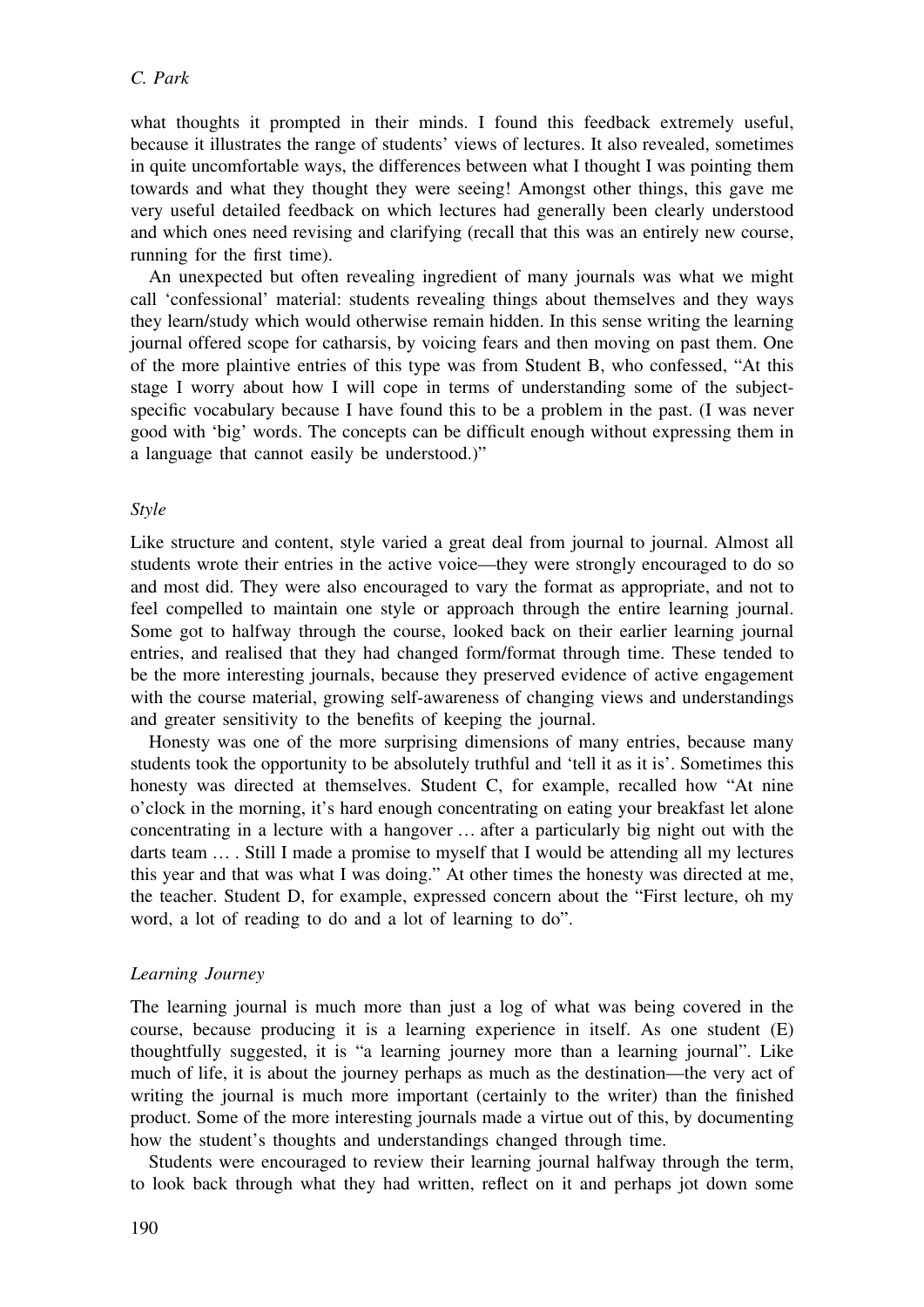reactions to it all. Student F records, in a mid-term reflection on her journal, "So far, writing the learning journal has been a learning process in itself … . The first few entries are very random; I had trouble using the library and finding readings each lecture, therefore I would read whatever I could find … . I have struggled with writing the responses after lectures and readings." Four weeks later, the same student could write "I feel now that my learning journal will become more organised and hopefully I will be able to grasp more information now that I can see how things are organised. I only wish I had realised this earlier. I almost feel that I should redo the journal because it is all so jumbled and random, but I guess that would go against what the journal is trying to show, a progression of ideas and knowledge."

Students were invited to revisit but not revise earlier entries. They were specifically discouraged from rewriting material afterwards, just as they might revise a draft essay, because they would then lose the sense of immediacy, the time-specific nature of their reflections and the sense of an unfolding story or emerging awareness. The discontinuities, sudden changes in direction, emphasis or viewpoint, the unanswered questions and the reminders to self to look something up or check something out are all key landmarks on this journey of discovery and exploration. The learning journal is not meant to be a seamless and perfectly structured piece of writing, rather it is meant to capture thoughts, feelings and impressions as they emerge. The most interesting ones displayed interesting evidence of these processes at work.

#### **Students' Views and Reflections**

The journals themselves provide a rich source of information on how students approached the task of writing the journals, what they thought were the good and bad points of the exercise and how useful they found it. The following narrative is a collage of many different journal entries, designed to throw some light on the positive and negative aspects of the student experience.

#### *Initial Prospect*

Most students found the idea of having to write a learning journal, and keep it up to date throughout the 10-week course, very daunting. They had no previous experience of journal writing, and many were initially very unsure what it was or how to set about writing one. However, most quickly developed their own way of doing it, often very successfully.

Initial discomfort was voiced in a number of ways. Sometimes it reflected uncertainty about what was required—Student G, for example, noted at the start of her learning journal "I'm still confused as to what a learning journal is". Sometimes the concern centred on whether or not they would be able to stick with the task. Student D reported "To be completely honest, the thought of keeping an academic journal for the next ten weeks or so is very daunting … . I expect to stick to the learning journal for the first few weeks and then to find myself working overtime to catch up and hand it in before the deadline."

In most cases, this initial apprehension gave way to a more positive perspective, as the early experience proved not as intimidating as originally envisaged, and more useful than they thought it would be. After the first week of the course, for example, Student I wrote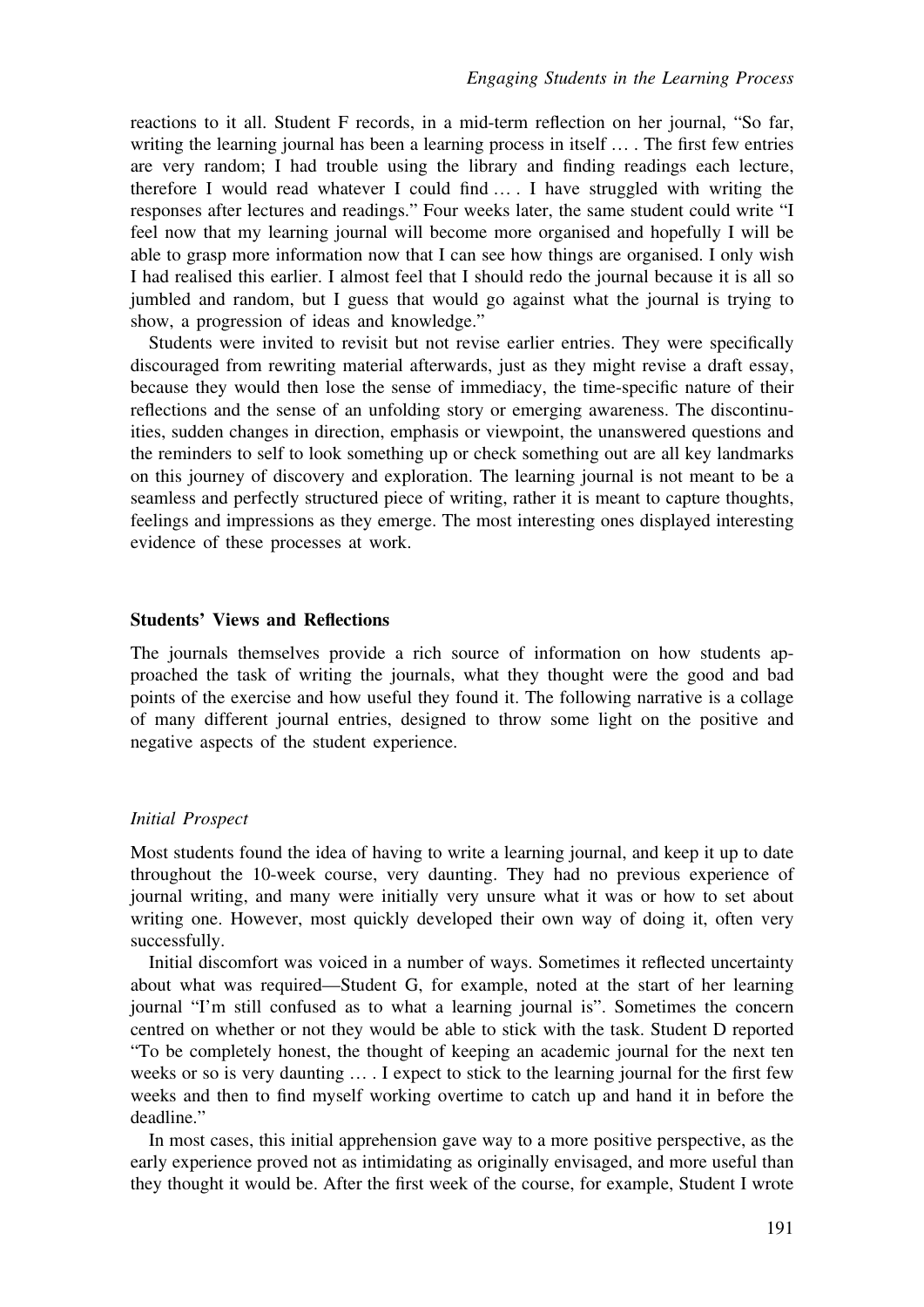"I can already see that through writing notes on how my understanding changes through this course will be useful, just between the first two lectures and reading. This journal will act as a means of consolidation of learning, tying together themes from lectures and raised by the readings." Student B goes even further: "Some [difficulties] remain but others have been clarified through the process of writing this learning journal. Whilst I had major reservations about the usefulness of the process at the outset, some of these have since been dispelled. The process has provided me with an incentive to widen my reading in an attempt to formulate opinion and strengthen my understanding."

# *Positive Aspects*

Unsolicited, students offered a range of reasons why they thought the learning journal was offering them a very positive experience. The most common were:

- *Ownership*: One key benefit was ownership of the learning process, because the task of writing the journal required them to take responsibility for their own learning. Student I, for example, recognised that "The skill of taking my learning into my own hands has been valuable and has improved my ability to not only understand, but also be critical of the course material."
- *Awareness of learning*: Ownership, and the responsibility that comes with it, in turn helped the students to be more self-aware of *how* they learn (as well as *what* they learn). Having to be reflective in their journal entries encouraged students to think more carefully than perhaps they normally would about how they study, and how that affects their learning. Some of these revelations were quite negative—Student J, for example, confesses "Either I was asleep in Monday's lecture or I really made a mess of taking notes." Others were more positive; Student D records how "Something that I noticed was how my opinion of a journal article can reflect the mood that I was in." Student K could write, simply but informatively, "I think I have learnt more through writing this journal than I would otherwise have done."
- *Self-confidence*: some students reported a growth in their self-confidence, as they realised that they were capable of embracing this new learning tool. Student B, for example, noted how "Even at this stage [halfway through the journal] I am still not convinced that I have produced what has been expected of me, but … [I] have gained in confidence in terms of being more critical of research and approaches used." More expansively, Student M records how writing the journal was "a real test of exploring what one has learnt or wishes to learn … [because they] actually had to write what they learnt and at times this process could be a confidence boost, knowing that you have come out of the lecture and you have for sure learnt something new or furthered your knowledge on a topic that one had basic knowledge of [previously]."
- *Regular reading*: The journal required students to read much more regularly than they normally would, and across the whole range of material covered in the course rather than just for a specific essay. Some students regarded this as a downside, a few welcomed it, and most simply got on with it! Student J, for example, notes how "I promised myself I would keep my learning journal up to date so I persuaded myself to dig into the literature and get reading." Some surprised themselves with their reading. A good example is Student N, who noted "I think I can safely say I have never read around one particular subject so in-depth. The result of this is a much wider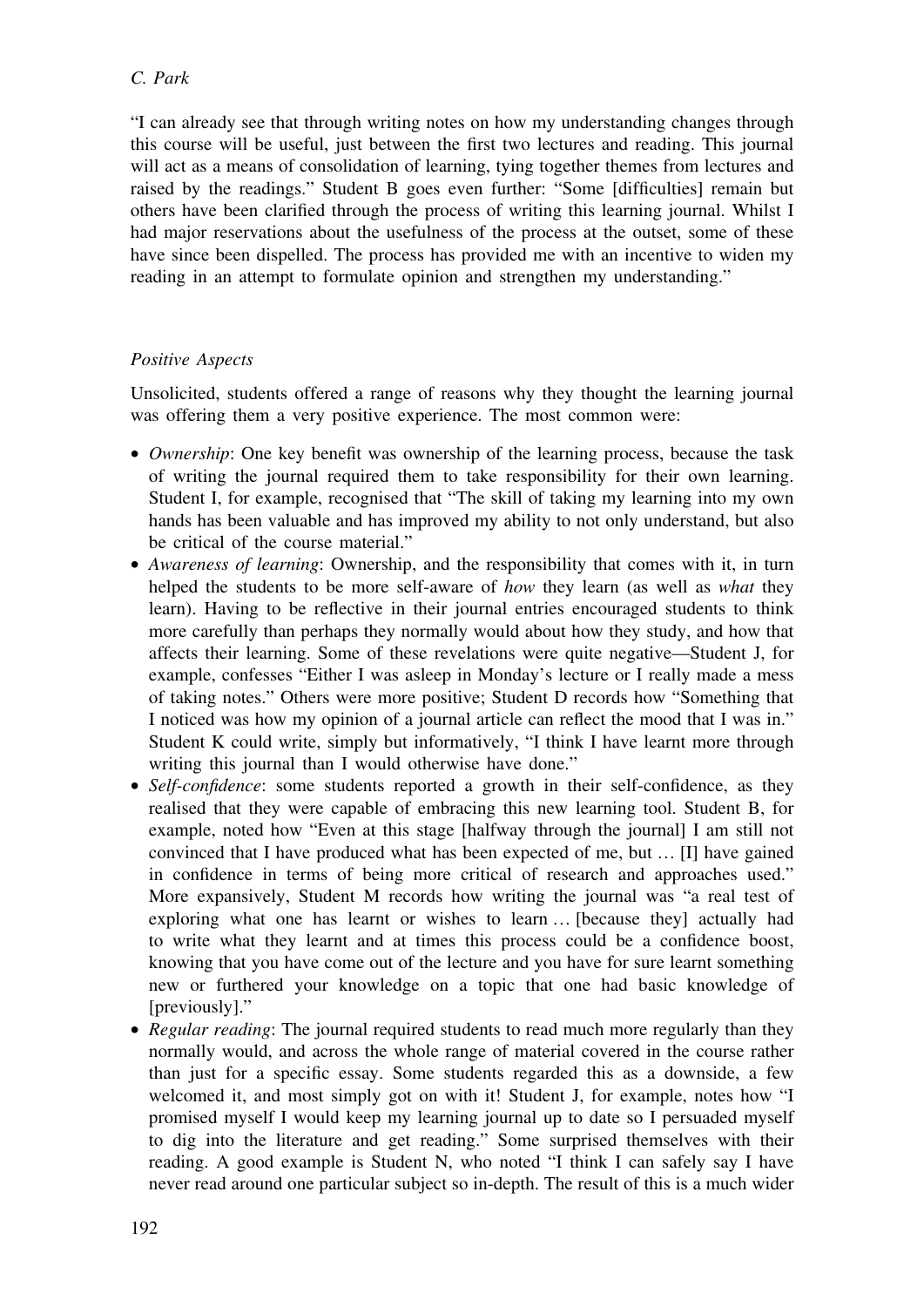appreciation of the implications of environmental management and the contemporary issues surrounding it." The views of Student H, who wrote "This [doing more background reading for each lecture] not only improved my knowledge but also proved useful for my essay" and Student O, who felt that "Extra reading helped me make better sense of lecture material and put the material into real-life situations", were typical of many.

- *Focus on the whole course*: By undertaking more (and more regular) reading, by having to write down their reflections on the lecture material and on what they had read, and by having to prepare for an essay which required them to review the whole range of material covered in the course, students had many more reasons than normal to focus on the whole course, rather than just focus on selected parts of it. Student K reported that "through writing the journal it has meant that I have been revising as I have gone through the term. It has meant that I have a better understanding of the course as a whole, than a specific area of it, which an essay would ensure." Student P noted how "If the object of the learning journal is to force students to look more carefully at the course material, it has succeeded, at least with me." Focusing on the whole course also encouraged students to pull threads together and construct their own synthesis of the course material. Student H, for example, noted how "the learning journal made me reflect on the lectures and link ideas together from past lectures."
- *Engagement with the material*: Doubtless one of the key benefits of the journal approach is the way it encouraged students to engage with the material covered in the course. They were encouraged—indeed, empowered—to think about the material in an active way, rather than just receive it in a passive way, and they were rewarded for doing so if that was reflected in an informative journal. Many journal entries recognised the value of engagement, and recognised that it was happening; some illustrative examples will suffice. Student Q noted how "The idea of the learning journal prompted me to engage more fully with the topics, rather than simply learning in rote, in preparation for examinations. The course made me engage [with] and think about issues in a way that no other courses have done." Student U recorded how "as each week has passed I have found myself examining my viewpoint and telling myself 'I never thought of it that way before"'. Student R offers an honest insight as to how "Over the last ten weeks this learning journal has been surprisingly useful to me as it made me think about what I am learning. Often I go to the lectures and learn the material, but having to produce the journal I thought about what I was learning and created opinions of my own, which I hope have been illustrated in my entries."
- *Reflectivity*: an important cause and consequence of engagement with the course material is a much more reflective attitude by many of the students. This reflectivity was apparent in the journal entries in two senses—many were more critically reflective of the work of others whose work they had heard or read about, and many (often the same ones) were more self-aware of their own understanding and how it has changed through time in the course. Illustrative of the first sense is the comment by Student E that "I certainly do not take things at face value as much as I did in the past and am able, when reading the work of others, to not simply accept what they say but to examine their motivations and the language that they use." Student H illustrates the second sense: "It is interesting to read back through my learning journal as to how my knowledge has not only expanded but also changed throughout the course."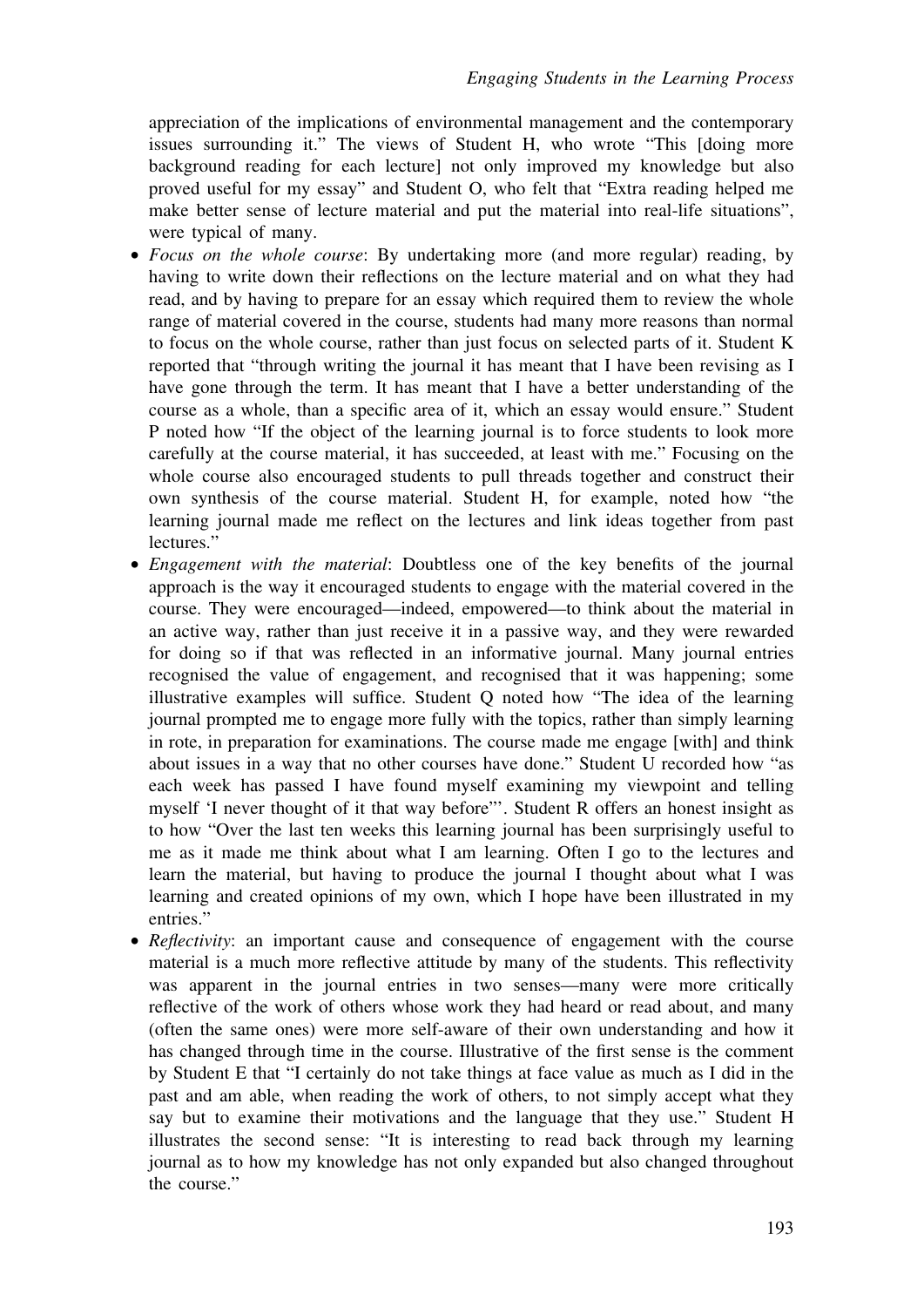# *C. Park*

# *Negative Aspects*

Alongside these positive comments, students noted a number of negative aspects of the learning journal experience. The most common were:

- *Difficulty of the task*: a recurrent theme in many journal entries was difficulty, which reflected a range of factors. The task required focus and commitment in attending the lectures and carrying out regular reading each week (especially during the term in which they were completing dissertations), and some students voiced concern over whether they could sustain the effort over the whole length of the course. This is true of Student L, for example, who commented "This course has been a challenging one … . I found it hard to read all that I did, but I am pleased that I have done and am proud of my work." Student M reported how "It was a challenge to discipline yourself to keep the journal up to date, but I think it was just a matter of getting into routine". Some students found it difficult to express their thoughts and ideas clearly, because writing in their own voice about themselves was a new and at times uncomfortable experience. Student S clearly struggled with this: "I found the whole process very hard, it has been difficult to get down on paper all of the ideas and thoughts that I had in a clean manner. At times the ideas have not been generated and the learning journal became a real problem to write." Another source of difficulty was the expectation that the students would be willing and able to adopt a critical approach in their journal. The views of Student O—"I have found it hard to be critical, but I tried my best to illustrate my feelings on topics and learn some of the critiques of paradigms"—are perhaps more widely shared than came through in many of the journals.
- *Constraints*: a small number of students felt that the word limit defined for the learning journal created a straitjacket for their task, which constrained what they could try to do. Student F noted "I think that this learning journal could have been double the size and maybe would have been easier to do …" and Student A confessed that "the length of my learning journal is well over the recommended 10 000 words, but I felt that it would be pointless to restrict my feelings to any particular length". Some students also felt that time was a serious constraint, in two ways—the time it took students to carry out the reading and write the journal entries each week, and shortage of time to reflect on the material and the readings before they were expected to write commentaries on it and give reactions to it.
- *Uncertainty*: many students expressed uncertainty over whether their journals had been properly done and met the requirements. Student T recorded how "Even after finishing the learning journal I am not sure if what I have written is what is needed …", and Student A emphasised how "Looking back, there are aspects that I could have improved in the journal, but I decided that it was better to leave the entries alone rather than go back through and start making changes".
- *Assessment*: Some students were concerned that the learning journal is formally assessed, and one or two even commented that they would have preferred a formal unseen exam at the end of the course. No doubt when the exam season arrived they had a somewhat different view! A few students expressed a preference for a more traditional, more sharply focused form of assessment, such as a defined essay title, rather than an assessment strategy that made them work with material from across the module, in a format that was unfamiliar to them. This concern was clearly expressed by Student C: "When starting this course and being told about the learning journal that would have to be completed as part of the coursework, it seemed at first a very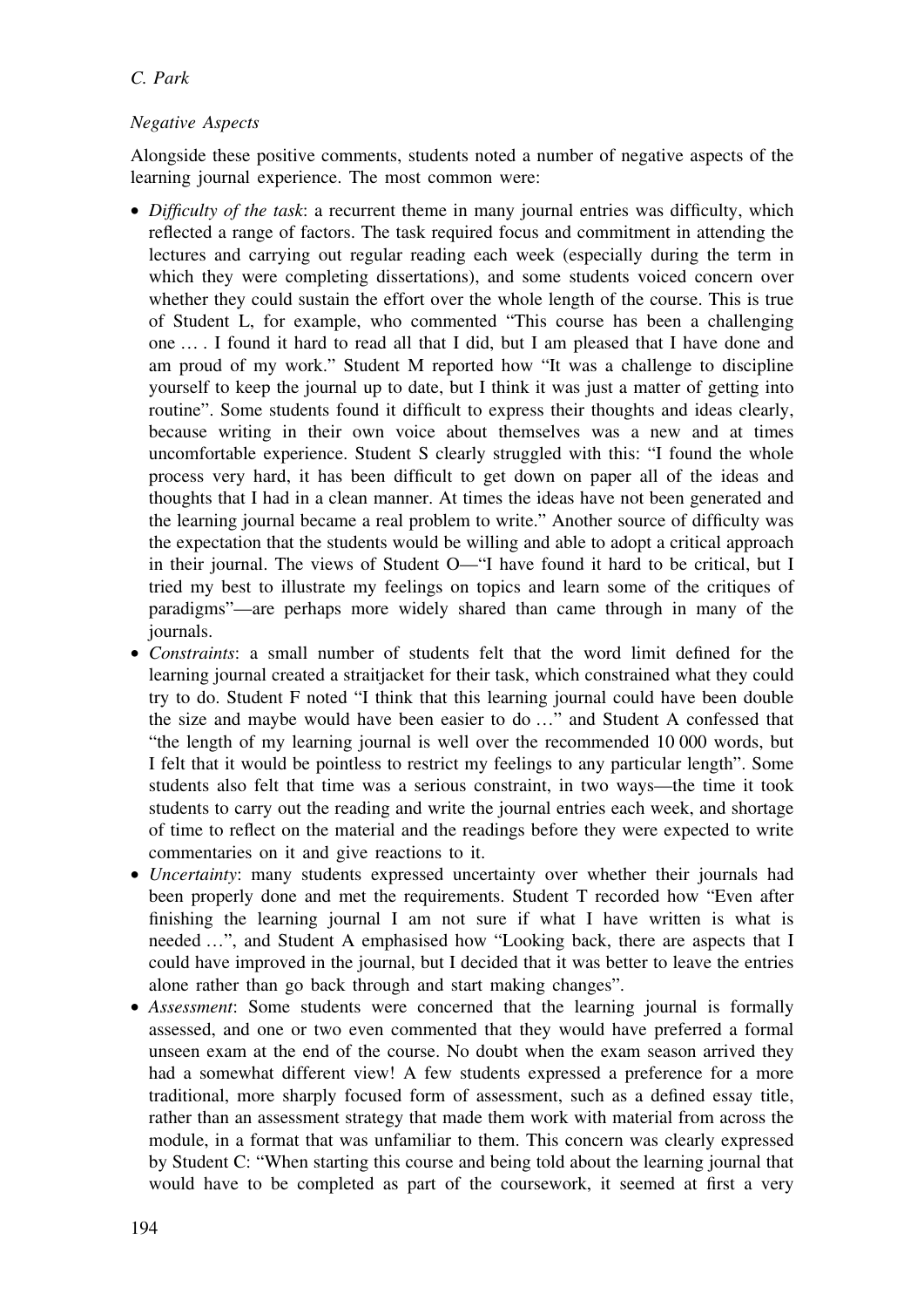daunting task. Having no original perception of what a learning journal was and what it would entail, the prospect of it contributing to half of the mark for the coursework was very scary."

#### *Overall Student View*

Writing a learning journal was a new experience for all students on the course. Some found the exercise difficult and challenging, and a few quite simply hated it and tolerated having to do it. Typical responses were "I found the whole process ... very difficult" (Student T), and "quite an arduous task" (Student U).

Some emerged with mixed views. For example, at the end of her learning journal, Student C wrote: "I think this form of learning through a journal has allowed my thoughts and emotions to fully formulate, and although I have found it challenging, boring, tedious and painful at times, I can now see the merit that it holds." Student V notes how "At first I was sceptical about the idea of a learning journal, but looking back on the entries it is quite satisfying to see how ideas have developed and how my learning has progressed".

Most students recorded that they felt that this was a useful thing to do, valuable to them in a number of important ways. Typical reflective comments include "a most beneficial exercise" (Student N), "a worthwhile exercise" (Student W), "rewarding, and at times quite enjoyable to do … an effective tool for learning" (Student F), "a good experience" (Student M), "a revolutionary approach to an interesting subject" (Student A).

The tone of most students' reflections on their experience of completing the learning journal was typically much more positive than negative, but one should bear in mind that their learning journals were not anonymous and this may well have compromised what they wrote about the experience. After the course was completed, and the learning journals had been marked and returned, all students were sent an email asking for feedback on the learning journal as a learning tool, and the replies were even more positive—but, again, not anonymous. A third means of examining students' perceptions of the learning journal was afforded in the annual course review questionnaire that we routinely distribute to all students at the end of each course. This is anonymous, and it allows students to make comments about anything in the course they would like to. Very few commented on the learning journal *per se*, but those who did tended to highlight more positive than negative dimensions of the experience (Table V).

TABLE V. List of comments that students made about the learning journal in the annual course review.

"learning journal v v good at learning. Don't know others' views, but I think it is v. good"

<sup>&</sup>quot;should be organised so that you don't need to comment on each lecture, rather just do reading and do one entry per class/reading (making it not so repetitive)"

<sup>&</sup>quot;not much info on how to write it, or how it will be assessed; makes you read"

<sup>&</sup>quot;the journal is a great idea"

<sup>&</sup>quot;the learning journal made me think"

<sup>&</sup>quot;the learning journal is good but is worth too much"

<sup>&</sup>quot;the learning journal is a good idea but needs refining and I'm not sure it should be worth 50%"

<sup>&</sup>quot;learning journal is OK"

<sup>&</sup>quot;learning journal is a quality idea, but perhaps it is not as easily understood as it could be"

<sup>&</sup>quot;Did actually mean I did the extra reading to write journal; improved my understanding a lot"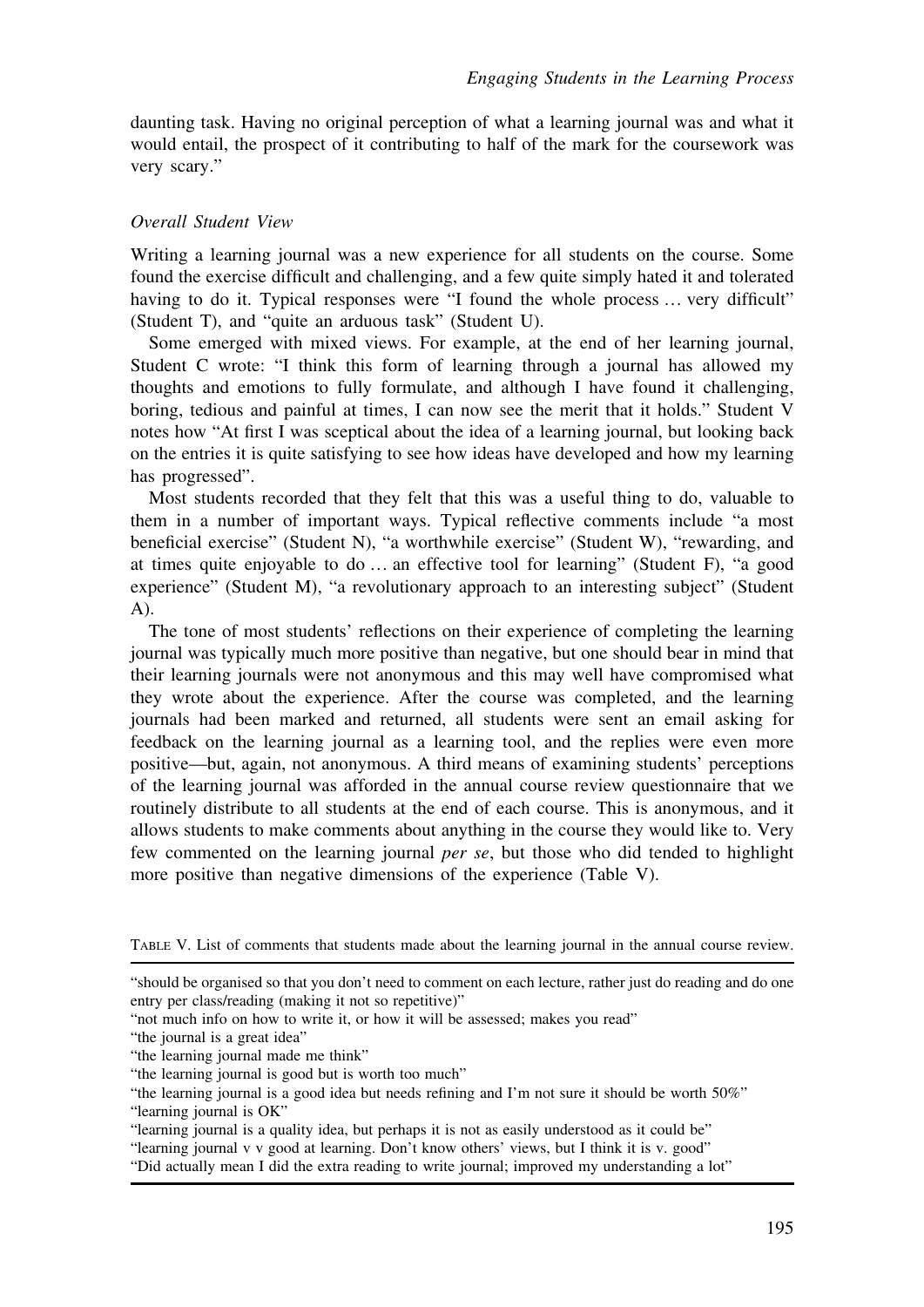## **Discussion**

The evidence from this brief case study supports claims that learning journals help to engage students in the learning process, make them more self-aware of how they learn as well as what they learn and enhance the overall learning experience for them. Not all students viewed the experience in a totally positive light, because as Lohman and Schwalbe (1996) point out some students do not want to reflect on their learning experiences, it is unnatural or forces them to 'think too much' or in a different way.

It does seem that the learning journal approach does encourage independent thinking by the students, and it also encourages them to take responsibility for their learning. In this way, it makes them more autonomous and more active learners. The key issue is active engagement.

From a staff perspective, the learning journal provides invaluable feedback on how students coped with different parts of the course. More importantly, it provides extremely useful insights into how students study, how they handle this type of material and what they think of it, how their understanding changes through the course, and how they take responsibility for their own learning. The downside, of course, is the extra workload required to read, mark and provide written feedback on 88 long learning journals as opposed to the same number of much shorter exam scripts [4]. Some of the additional marking time is compensated by the more interesting task, the useful feedback and the reward of discovering the students' engagement with the course—but those considering adopting a learning journal in their course must not overlook the time commitment.

I concluded that the use of the learning journal in this course has been a successful innovation, and one to build on in the future. Keen to further develop the usefulness of the learning journal as a learning tool for students, I plan to introduce several changes in the course for the coming year. The course is being moved into the second term, to give students more time (after dissertations have been completed and submitted) to do the required reading and reflection, and more time in which to write their journals on a regular basis. I intend also to revise the grade point descriptors (see Table III) and the marking criteria for the learning journal (see Table IV), to clarify precisely what dimensions of the task are most important and to give students clearer guidance and more detailed feedback. The class is too large, and my teaching time too constrained, to allow traditional in-course tutorials or seminars in which the students' experiences of writing the learning journal can be explored and discussed, but I plan to provide a more interactive framework for students by introducing Virtual Learning Sets—run by students for students, using a course online chat-room. The large class size and time constraints also make it difficult for me to collect in the students' learning journals early in the course, read them and provide formative feedback, but I hope that the Virtual Learning Sets will provide opportunities for students to set up self-help groups and share experiences together. I also plan to require (not just advise) students to review their learning journal halfway through term, and to provide written reflections on their approach and experience, in order to encourage them to think more clearly about the *process* of learning, not simply the *topic* they are studying. One reviewer suggested that it would be useful for students to compile an index of their learning journals, to facilitate ease of cross-referencing and navigation through the documents, and I will build this into the requirements for the coming year.

Perhaps one of the most positive aspects of the learning journal is the comment by some students that they found the experience so useful that they intend to adopt the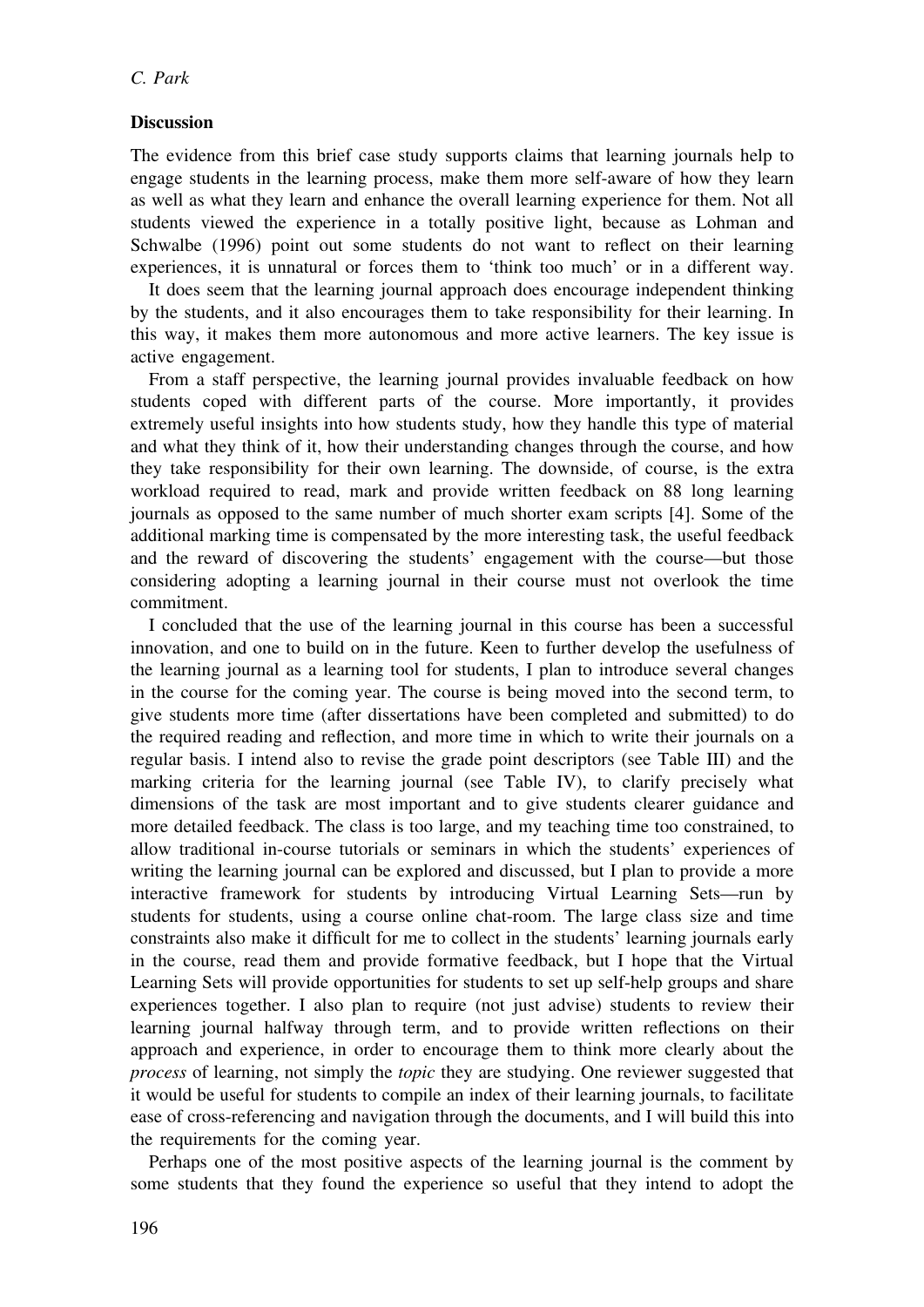journal approach voluntarily in their future courses (even without the incentive of gaining marks for work done). Student N showed more enthusiasm than most, in writing "I feel it is a most beneficial exercise, one I feel which will continue to work in the future, especially with regard to triggering further reading and thinking about it". A more reserved Student K volunteered "Although I can still see a place for essays as they are more specific and focus in depth on a subject, I would not mind doing a journal for other modules".

## **Acknowledgements**

The author is grateful to Clive Agnew and two anonymous reviewers whose useful suggestions have greatly helped to sharpen the focus, enhance the clarity and increase the usefulness of this paper.

*Correspondence*: Dr Chris Park, Department of Geography, Lancaster University, Lancaster LA1 4HN, UK. Email: c.park@Lancaster.ac.uk

## **NOTES**

- [1] The four approaches explored in the course are the Environmental Risk Paradigm, the Ecosystem Management Paradigm, the Sustainable Development Paradigm, and Social Construction of Nature. This course is an elective for senior-level undergraduates.
- [2] The course web site is at: http://www.lancs.ac.uk/staff/gyaccp/374/default.htm. The course website contains online versions of the PowerPoint lectures (to allow students to revisit the material any time they like), downloadable text versions of the lectures (so that they can print out lecture-notes in advance of the lectures, and annotate them and listen more carefully to what is said in the lectures), hyper-links to online readings and sources of appropriate material, and related learning resources.
- [3] Full details of the Learning Journal are available at available at: http://www.lancs.ac.uk/staff/gyaccp/ 374/learning%20journal.htm
- [4] A rough estimate is that marking the learning journals took between four and five times the time it would have taken to mark the equivalent number of exam scripts, but that differential will vary from person to person.

#### **REFERENCES**

ANGELO, T.A. (1995) Classroom assessment for critical thinking, *Teaching of Psychology*, 22, pp. 6–7.

- BONWELL, C.G. & EISON, J.A. (1991) Active learning: creating excitement in the classroom (Washington DC, George Washington University).
- BROOKFIELD, S. (1990) *The Skilful Teacher* (San Francisco, Jossey-Bass Publishers).
- CANTRELL, R.J., FUSARO, J.A. & DOUGHERTY, E.A. (2000) Exploring the effectiveness of journal writing on learning social studies: a comparative study, *Reading Psychology*, 21(1), pp. 1–11.
- CARROLL, M. (1994) Journal writing as a learning and research tool in the adult classroom, *TESOL Journal*, 4(1), pp. 19–22.
- CHARLESWORTH, S.M. & FOSTER, I.D.L. (1996) 'Water and environmental systems': achieving studentcentred learning objectives with an undergraduate journal, *Journal of Geography in Higher Education*, 20(1), pp. 45–54.
- CLARK, G.&WHITELEGG, J. (1998) Maximising the benefits of work-based learning: the effectiveness of environmental audits, *Journal of Geography in Higher Education*, 22(3), pp. 325–334.
- CLINCHY, B.M. (1995) A connected approach to the teaching of developmental psychology, *Teaching of Psychology*, 22, pp. 100–104.
- CONNOR-GREENE, P.A. (2000) Making connections: evaluating the effectiveness of journal writing in enhancing student learning, *Teaching of Psychology*, 27(1), pp. 44–46.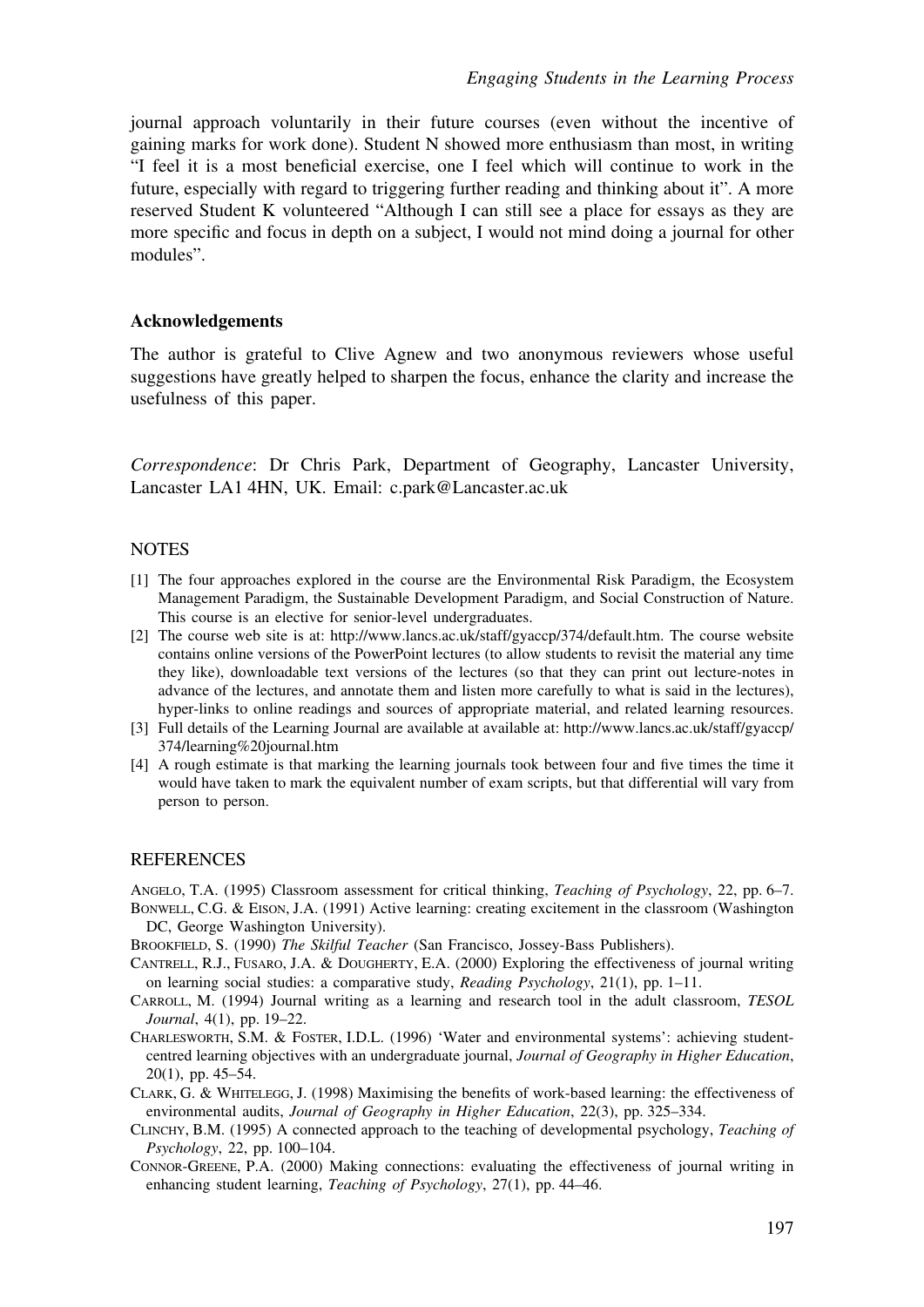- COOK, I. (2000) 'Nothing can ever be the case of "us" and "them" again': exploring the politics of difference through border pedagogy and student journal writing, *Journal of Geography in Higher Education*, 24(1), pp. 13–27.
- CROXTON, C.A. & BERGER, R.C. (2001) Journal writing: does it promote long term retention of course concepts? [available at: http://www.ntlf.com/html/sf/journal.htm].
- DART, B.C., BOULTON-LEWIS, G.M., BRLWOLEE, J.M. & MCCRINDLE, A.R. (1998) Change in knowledge of learning and teaching through journal writing, *Research Papers in Education: Policy and Practice*, 13(3), pp. 291–318.
- FOUBERG, E.H. (2000) Concept learning through writing for learning: using journals in an introductory geography course, *Journal of Geography*, 99(5), pp. 196–206.
- GOLD, J.R., JENKINS, A., LEE, R., MONK, J., RILEY, J., SHEPHERD, I.&UNWIN D. (1991) *Teaching Geography in Higher Education: a manual of good practice* (Oxford: Basil Blackwell and the Institute of British Geographers).
- HAIGH, M. (2001) Constructing Gaia: using journals to foster reflective learning, *Journal of Geography in Higher Education*, 25(2), pp. 167–189.
- HEDLUND, D.E., FURST, T.C. & FOLEY, K.T. (1989) A dialogue with self: the journal as an educational tool, *Journal of Humanistic Education and Development*, 27, pp. 105–113.
- HETTICH, P. (1976) The journal: an autobiographical approach to learning, *Teaching of Psychology*, 3(2), pp. 60–63.
- HETTICH, P. (1990) Journal writing: old fare or nouvelle cuisine?, *Teaching of Psychology*, 17, pp. 36–39.
- HYERS, A.D. (2001) Predictable achievement patterns for student journals in introductory earth science courses, *Journal of Geography in Higher Education*, 25(1), pp. 53–66.
- KENT, M., GILBERTSON, D.&HUNT, C. (1997) Fieldwork in geography teaching: a critical review of the literature and approaches, *Journal of Geography in Higher Education*, 21(3), pp. 313–341.
- KHAN, K.S. & GEE, H. (1999) A new approach to teaching and learning in Journal Club, *Medical Teacher*, 21(3), pp. 289–293.
- KING, A. (1995) Inquiring minds really do want to know: using questioning to teach critical thinking, *Teaching of Psychology*, 22(1), pp. 13–17.
- LANGER, A.M. (2002) Reflecting on practice: using learning journals in higher and continuing education, *Teaching in Higher Education*, 7(3), pp. 337–351.
- LOHMAN, L.L. & SCHWALBE, K.A. (1996) Learning from learning journals, presented at the STLHE Conference in Ottawa [PowerPoint presentation available online at: http://aug3.augsburg.edu/depts/infotech/learn/tsld001.htm].
- MAY, J. (1999) Developing fieldwork in social and cultural geography: illustrations from a residential field class in Los Angeles and Las Vegas, *Journal of Geography in Higher Education*, 23(2), pp. 207–225.
- MCMANUS, D.A. (2001) The two paradigms of education and the peer review of teaching, *Journal of Geoscience Education*, 49(5), pp. 423–434.
- MORRISON, K. (1996) Developing reflective practice in higher degree students through a learning journal, *Studies in Higher Education*, 21(3), pp. 317–332.
- NEWSOME, G.L. (2000) A review of some promising approaches to understanding and improving thinking skills, *Journal of Research and Development in Education*, 33(4), pp. 199–222.
- O'ROURKE, R. (1998) The learning journal: from chaos to coherence, *Assessment & Evaluation in Higher Education*, 23(4), pp. 403–413.
- PARK, C.C. (1995) Reflections on the role of textbooks in the undergraduate teaching of physical geography in the British university tradition, *Journal of Geography in Higher Education*, 19, pp. 345–348.
- SEELER, D.C., TURNWALL, G.H. & BULL, K.S. (1994) From teaching to learning, Part III: Lectures and approaches to active learning, *Journal of Veterinary Medical Education*, 21(1) [available online at: http://borg.lib.vt.edu/ejournals/JVME/V21–1/Seeler1.html].
- STANESCO, J.D. (1991) The personal journal as a learning and evaluative tool in geology field-trip courses, *Journal of Geological Education*, 39(3), pp. 204–205.
- STRAUSBAUGH, A. (1995) Journal writing is beneficial to teacher instruction and student learning (US, Ohio), 13 pp.
- SUBLETT, M.D. (1991) Incorporating student logbooks into geography classes, *Journal of Geography*, 90(2), pp. 50–53.
- VOSS, M.M. (1988) The light at the end of the journal: a teacher learns about learning, *Language Arts*, 65(7), pp. 669–674.